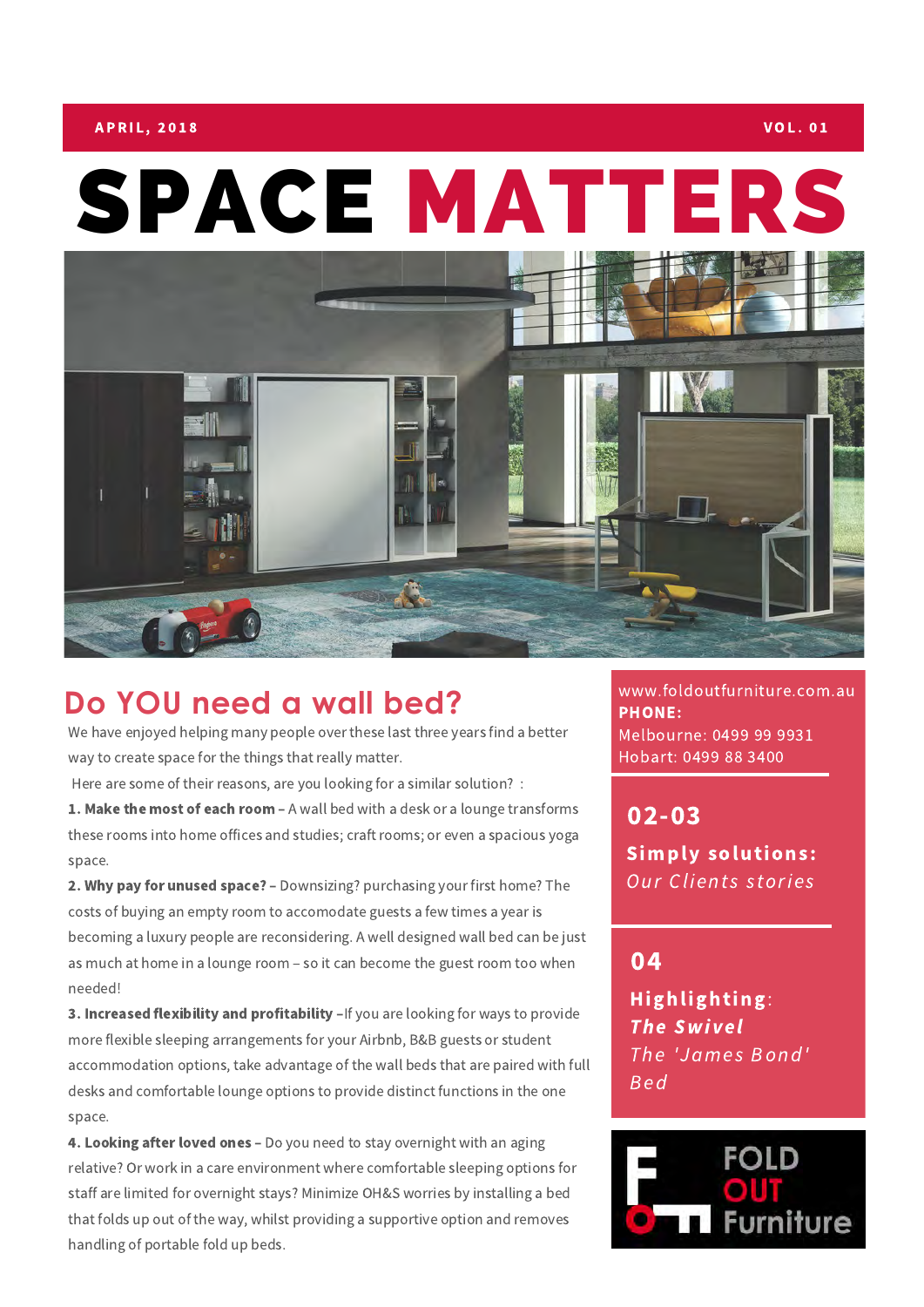## **Our Clients Testimonials**

**Stevie** - "I chose a wall bed for the second bedroom in my new, small passive solar home to optimise space. The queen-sized wall bed provides guests with a comfortable place to sleep and at other times allows me to use the space for yoga, additional office space or somewhere to prepare for outdoor adventures. The wall bed has received much positive comment from my guests, for its neat appearance and great function. I am delighted with it.

It has been a great pleasure and fun doing business with Fold Out Furniture. They have gone out of their way to help me find what I wanted for my new house project and organising delivery details and the best mattress for my purposes."











Robyn - "My husband and I recently had our dream home built, selecting high quality finishes throughout. We wanted a spare room that was multi purpose, mainly as an office type space, but also allowing for guests.. We wanted something stylish, practical, functional and durable and that is why we chose Fold Out Furniture. There were many different layout and colour choices, so it was easy to pick something suitable to meet our requirements. We received honest advice and clear explanations of the different options. All correspondence was timely and the unit was delivered exactly when we needed it in perfect condition. My husband was easily able to install it himself and all we needed to buy was a mattress.

"It's very easy to flip the bed into a desk and just throw a doona and pillows on top" - Robyn



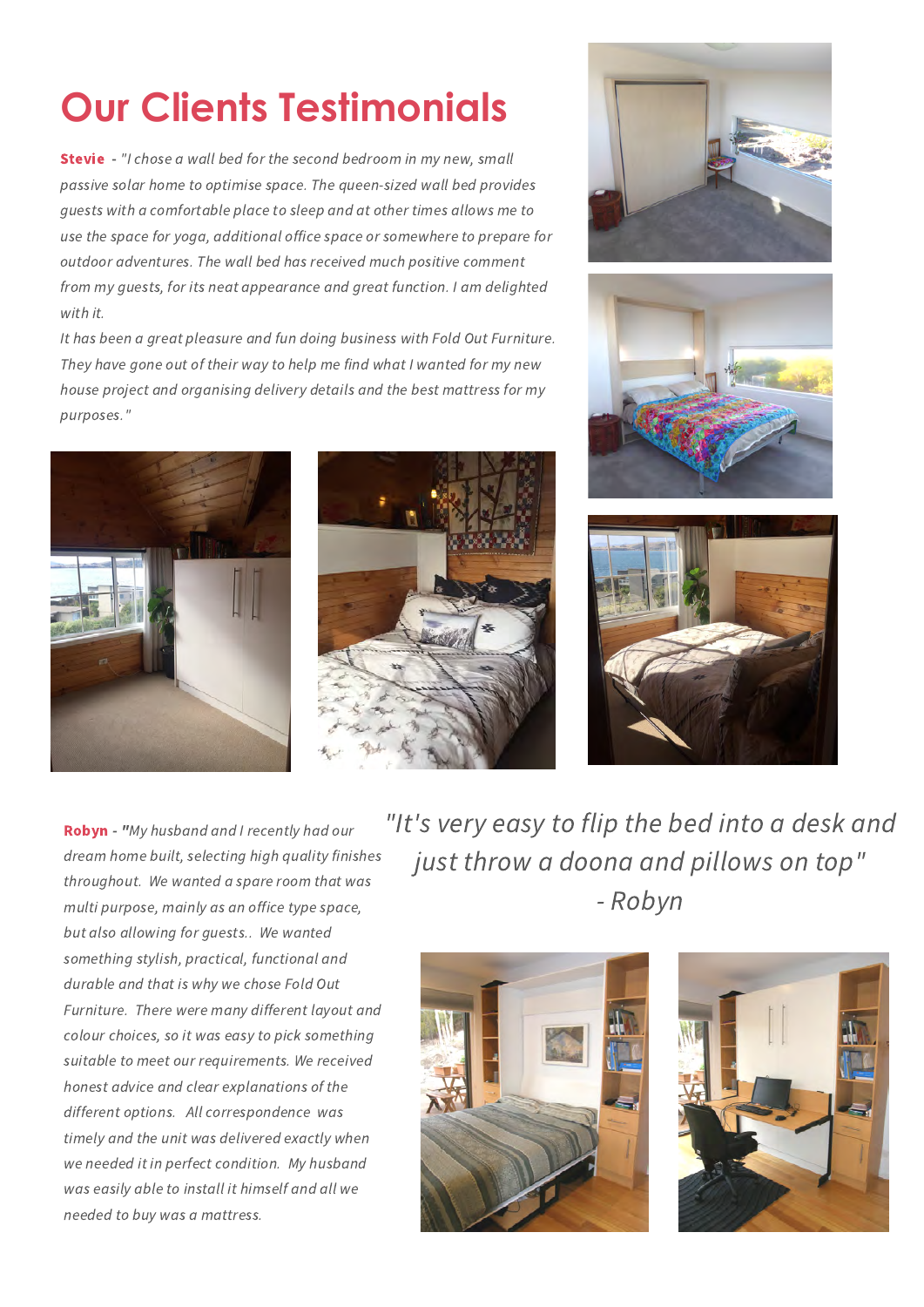Robyn (cont): Our FOF bed/desk is now an integral part of our daily lives, mostly as a desk, but we recently had an unexpected guest stay the night, arriving quite late and it very easy to flip the bed into a desk and just throw a doona and pillows on top. We didn't even need to remove the computer from the desk as it tucks magically underneath, hidden from view. She said that it was very comfy and she had a great night sleep and that it would have been perfect even over a longer stay. The next day it literally took only one minute to revert it back to a desk. We couldn't recommend Fold Out Furniture more highly."





**Sharon** - 'We're very pleased with the result and we have had many guests who found the bed extremely comfortable. The space works well as a studio with the bed folded up and it easily converts into a guest room with the bed folded down. Thank you for all your assistance'



"The space works well as a studio with the bed folded up and it easily converts into a guest room with the bed folded down." - Sharon

Sonia -"We are completely thrilled with our Fold Out Furniture bed. We installed the bed in our quest room/flat which has limited space.

We wanted the option of having both a living/working space and the option of another space to sleep. Once the mechanism is installed it is so very easy to access and draw down the bed from it's upright position….a simple and smooth transition.

We highly recommend this product…and we are very happy with our choice."

"We highly recommend this product" - Sonia